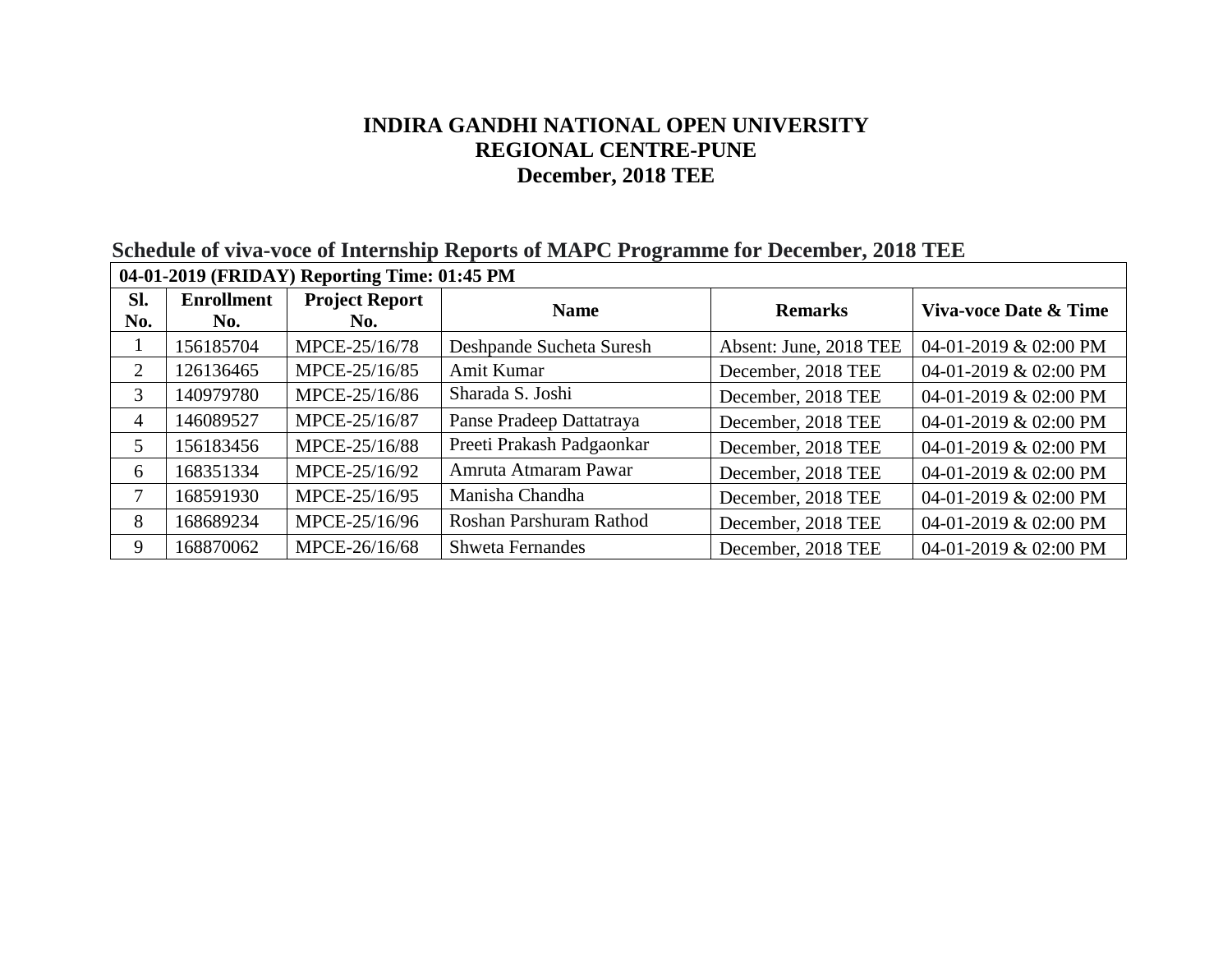| 03-01-2019 (SATURDAT) Reporting Thine: 10:15 AM |                       |                    |                              |                    |                        |  |
|-------------------------------------------------|-----------------------|--------------------|------------------------------|--------------------|------------------------|--|
| SI.<br>No.                                      | <b>Enrollment No.</b> | Project Report No. | <b>Name</b>                  | <b>Remarks</b>     | Viva-voce Date & Time  |  |
|                                                 | 146092231             | MPCE-15/16/51      | Jui Jamsandekar              | December, 2018 TEE | 05-01-2019 & 10: 30 AM |  |
| $\overline{2}$                                  | 146092231             | MPCE-16/16/28      | Jui Jamsandekar              | December, 2018 TEE | 05-01-2019 & 10: 30 AM |  |
| 3                                               | 156178952             | MPCE-15/16/52      | Neha Sanjay Umalkar          | December, 2018 TEE | 05-01-2019 & 10:30 AM  |  |
| $\overline{4}$                                  | 156178952             | MPCE-16/16/30      | Neha Sanjay Umalkar          | December, 2018 TEE | 05-01-2019 & 10: 30 AM |  |
| 5                                               | 156184330             | MPCE-15/16/53      | Smita Sharadchandra Patil    | December, 2018 TEE | 05-01-2019 & 10: 30 AM |  |
| 6                                               | 156184330             | MPCE-16/16/31      | Smita Sharadchandra Patil    | December, 2018 TEE | 05-01-2019 & 10:30 AM  |  |
| 7                                               | 156197991             | MPCE-15/16/54      | Ramprasad Gajanan Tathe      | December, 2018 TEE | 05-01-2019 & 10: 30 AM |  |
| 8                                               | 156197991             | MPCE-16/16/32      | Ramprasad Gajanan Tathe      | December, 2018 TEE | 05-01-2019 & 10:30 AM  |  |
| 9                                               | 159867702             | MPCE-15/16/56      | Ajinkya Nitin Godase         | December, 2018 TEE | 05-01-2019 & 10: 30 AM |  |
| 10                                              | 159867702             | MPCE-16/16/33      | Ajinkya Nitin Godase         | December, 2018 TEE | 05-01-2019 & 10: 30 AM |  |
| 11                                              | 163061421             | MPCE-15/16/58      | Viji U.                      | December, 2018 TEE | 05-01-2019 & 10: 30 AM |  |
| 12                                              | 163061421             | MPCE-16/16/35      | Viji U.                      | December, 2018 TEE | 05-01-2019 & 10:30 AM  |  |
| 13                                              | 165664994             | MPCE-15/16/60      | Purnima Bhaskar              | December, 2018 TEE | 05-01-2019 & 10: 30 AM |  |
| 14                                              | 165664994             | MPCE-16/16/36      | Purnima Bhaskar              | December, 2018 TEE | 05-01-2019 & 10:30 AM  |  |
| 15                                              | 165673908             | MPCE-15/16/62      | Shadi Natrajan               | December, 2018 TEE | 05-01-2019 & 10: 30 AM |  |
| 16                                              | 165673908             | MPCE-16/16/37      | Shadi Natrajan               | December, 2018 TEE | 05-01-2019 & 10:30 AM  |  |
| 17                                              | 168352390             | MPCE-15/16/64      | Praveena Sail                | December, 2018 TEE | 05-01-2019 & 10: 30 AM |  |
| 18                                              | 168352390             | MPCE-16/16/38      | Praveena Sail                | December, 2018 TEE | 05-01-2019 & 10: 30 AM |  |
| 19                                              | 172872897             | MPCE-15/16/69      | Jayashreee Ravikant Deshmukh | December, 2018 TEE | 05-01-2019 & 10: 30 AM |  |
| 20                                              | 172872897             | MPCE-16/16/39      | Jayashree Ravikant Deshmukh  | December, 2018 TEE | 05-01-2019 & 10:30 AM  |  |

**Schedule of viva-voce of Internship & Project Reports of MAPC Programme for December, 2018 TEE 05-01-2019 (SATURDAY) Reporting Time: 10:15 AM**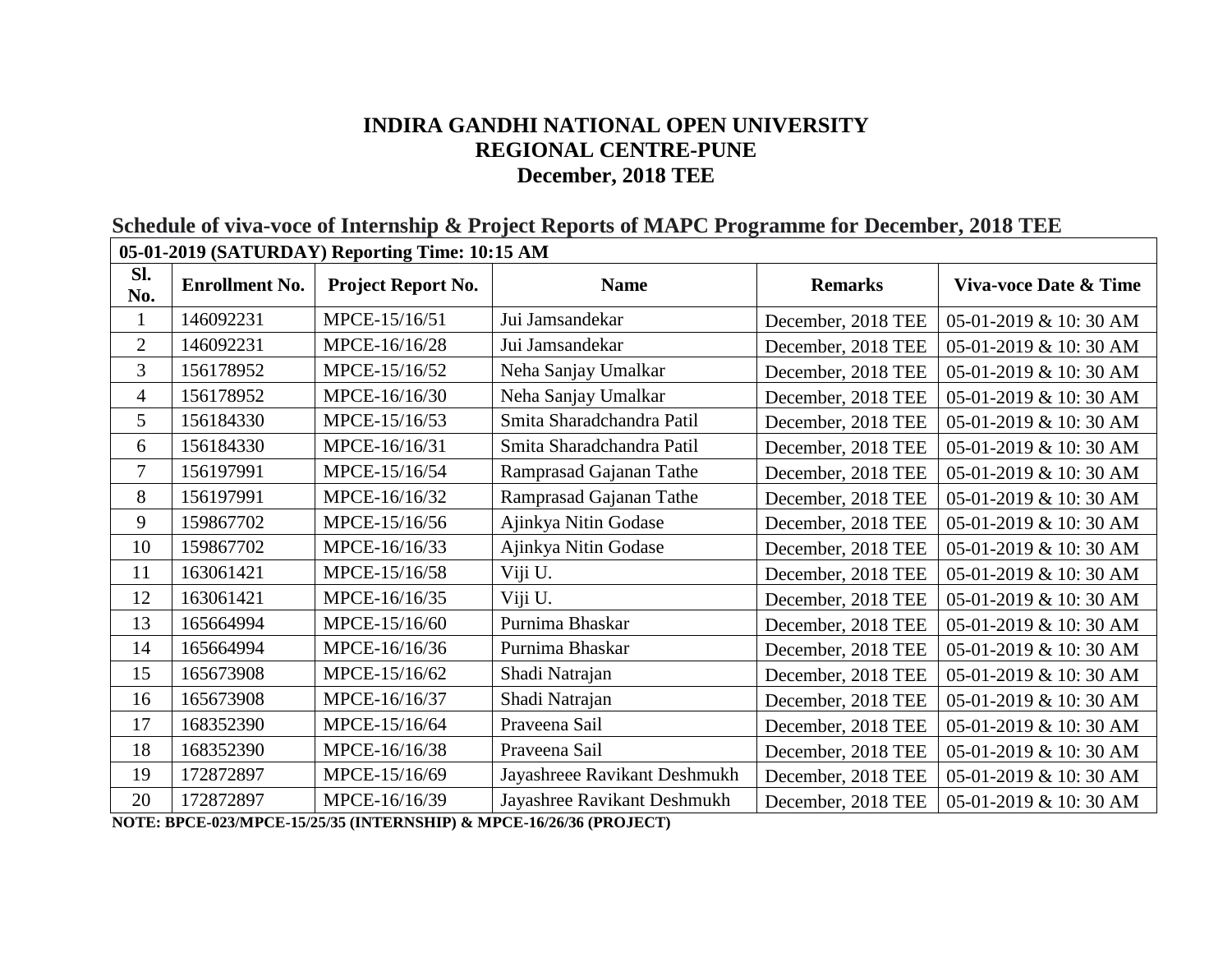| 05-01-2019 (SATURDAY) Reporting Time: 10:15 AM |                          |                    |                                   |                    |                        |
|------------------------------------------------|--------------------------|--------------------|-----------------------------------|--------------------|------------------------|
| Sl.<br>No.                                     | <b>Enrollment</b><br>No. | Project Report No. | <b>Name</b>                       | <b>Remarks</b>     | Viva-voce Date & Time  |
|                                                | 172874701                | MPCE-15/16/70      | Madhuri Sanjeev Jamdar            | December, 2018 TEE | 05-01-2019 & 10: 30 AM |
| $\overline{2}$                                 | 172874701                | MPCE-16/16/40      | Madhuri Sanjeev Jamdar            | December, 2018 TEE | 05-01-2019 & 10:30 AM  |
| $\overline{3}$                                 | 156178920                | MPCE-16/16/29      | Lonkar Chandrakant Sakharam       | December, 2018 TEE | 05-01-2019 & 10: 30 AM |
| 4                                              | 158735722                | MPCE-15/16/55      | Priya Umakant Dange               | December, 2018 TEE | 05-01-2019 & 10: 30 AM |
| 5                                              | 161623522                | MPCE-16/16/34      | Sumit Roy                         | December, 2018 TEE | 05-01-2019 & 10: 30 AM |
| 6                                              | 163059242                | MPCE-15/16/57      | Ritu Kumari                       | December, 2018 TEE | 05-01-2019 & 10: 30 AM |
| $\overline{7}$                                 | 163293705                | MPCE-15/16/59      | Anushri Kapoor                    | December, 2018 TEE | 05-01-2019 & 10: 30 AM |
| 8                                              | 165671223                | MPCE-15/16/61      | Ashok Ankushrao Mate              | December, 2018 TEE | 05-01-2019 & 10: 30 AM |
| 9                                              | 168059862                | MPCE-15/16/63      | Kumar Gaurav Sinha                | December, 2018 TEE | 05-01-2019 & 10: 30 AM |
| 10                                             | 168592251                | MPCE-15/16/65      | <b>Jadhav Prashant Raosaheb</b>   | December, 2018 TEE | 05-01-2019 & 10: 30 AM |
| 11                                             | 168756990                | MPCE-15/16/66      | <b>Bhashinge Hanumant Baburao</b> | December, 2018 TEE | 05-01-2019 & 10: 30 AM |
| 12                                             | 168870704                | MPCE-15/16/67      | Chavan Vikas Narayanrao           | December, 2018 TEE | 05-01-2019 & 10: 30 AM |
| 13                                             | 170064765                | MPCE-15/16/68      | Yashoda Parag Wakankar            | December, 2018 TEE | 05-01-2019 & 10: 30 AM |
| 14                                             | 150808815                | MPCE-35/16/11      | Naveen Niverthy                   | December, 2018 TEE | 05-01-2019 & 10: 30 AM |
| 15                                             | 140961713                | MPCE-36/16/10      | Chandrakala Chandrashekhar Wagh   | December, 2018 TEE | 05-01-2019 & 10: 30 AM |
| 16                                             | 165666468                | MPCE-36/16/11      | Farzana Fatima Yousuf Patel       | December, 2018 TEE | 05-01-2019 & 10: 30 AM |
| 17                                             | 146098461                | BPCE-023/16/19     | Priyanka Sarjerao Chavan          | December, 2018 TEE | 05-01-2019 & 10: 30 AM |
| 18                                             | 156185585                | BPCE-023/16/20     | Revati Upasani                    | December, 2018 TEE | 05-01-2019 & 10: 30 AM |
| 19                                             | 156195973                | BPCE-023/16/21     | Shraddha K. Ganore                | December, 2018 TEE | 05-01-2019 & 10: 30 AM |
| 20                                             | 159553152                | BPCE-023/16/22     | Pallavi Vedpathak                 | December, 2018 TEE | 05-01-2019 & 10: 30 AM |

**Schedule of viva-voce of Internship & Project Reports of BA (Psy.)/MAPC Programme for December, 2018 TEE**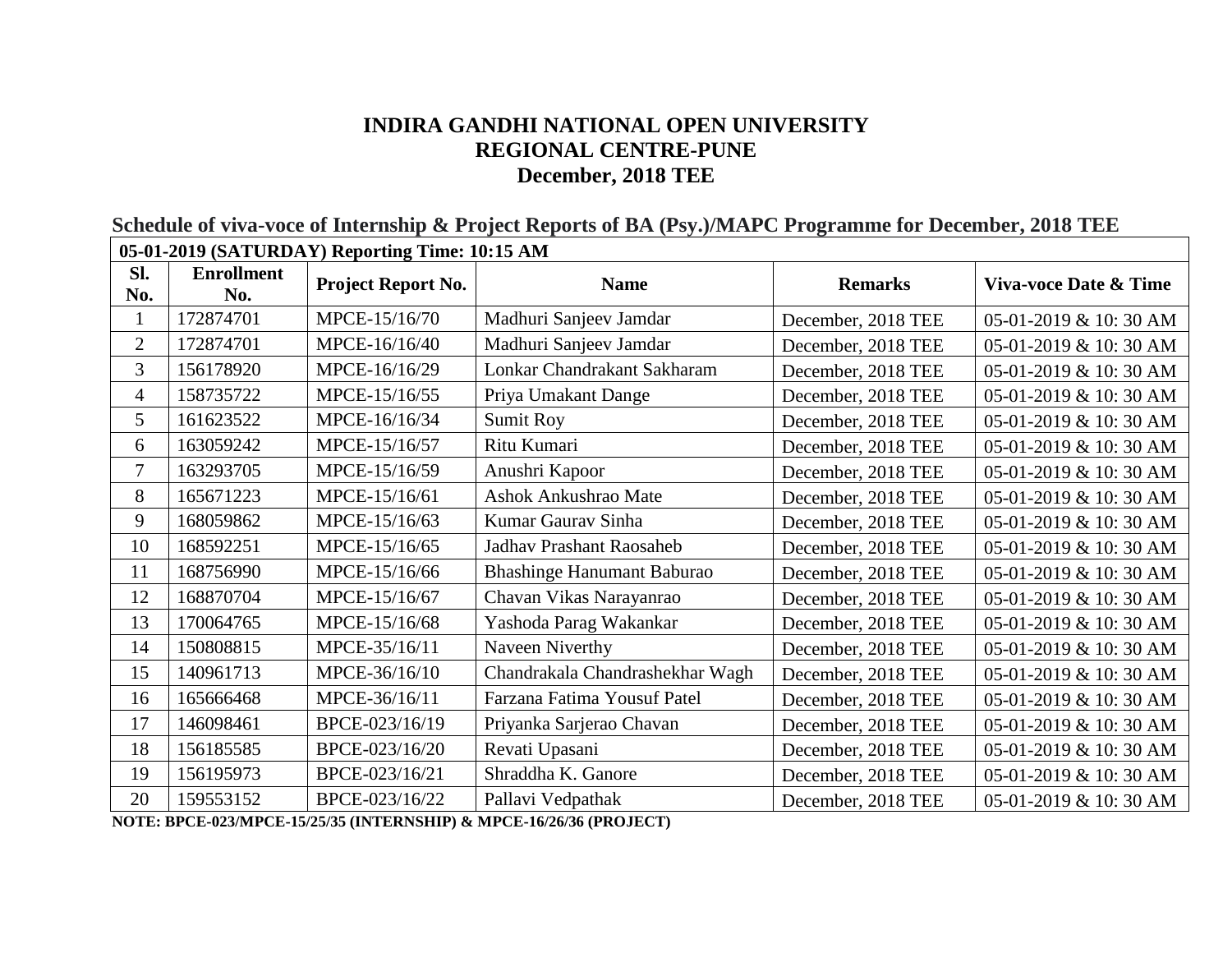# **Schedule of viva-voce of Project Reports of MAPC Programme for December, 2018 TEE**

| 05-01-2019 (SATURDAY) Reporting Time: 01:45 PM |                          |                              |                                   |                    |                       |
|------------------------------------------------|--------------------------|------------------------------|-----------------------------------|--------------------|-----------------------|
| SI.<br>No.                                     | <b>Enrollment</b><br>No. | <b>Project Report</b><br>No. | <b>Name</b>                       | <b>Remarks</b>     | Viva-voce Date & Time |
|                                                | 146081199                | MPCE-26/16/55                | Sarika Rahangdale                 | December, 2018 TEE | 05-01-2019 & 02:00 PM |
| 2                                              | 146089652                | MPCE-26/16/56                | <b>Minal Naravane</b>             | December, 2018 TEE | 05-01-2019 & 02:00 PM |
| 3                                              | 150808847                | MPCE-26/16/57                | Hinge Devyani                     | December, 2018 TEE | 05-01-2019 & 02:00 PM |
| 4                                              | 156193235                | MPCE-26/16/58                | Khan Zeenat Bano                  | December, 2018 TEE | 05-01-2019 & 02:00 PM |
| 5                                              | 159874983                | MPCE-26/16/59                | Rekha Gandesh Iyer                | December, 2018 TEE | 05-01-2019 & 02:00 PM |
| 6                                              | 163293737                | MPCE-26/16/60                | Mona Jain                         | December, 2018 TEE | 05-01-2019 & 02:00 PM |
|                                                | 168756478                | MPCE-26/16/67                | <b>Ballewar Vasant Ramchandra</b> | December, 2018 TEE | 05-01-2019 & 02:00 PM |